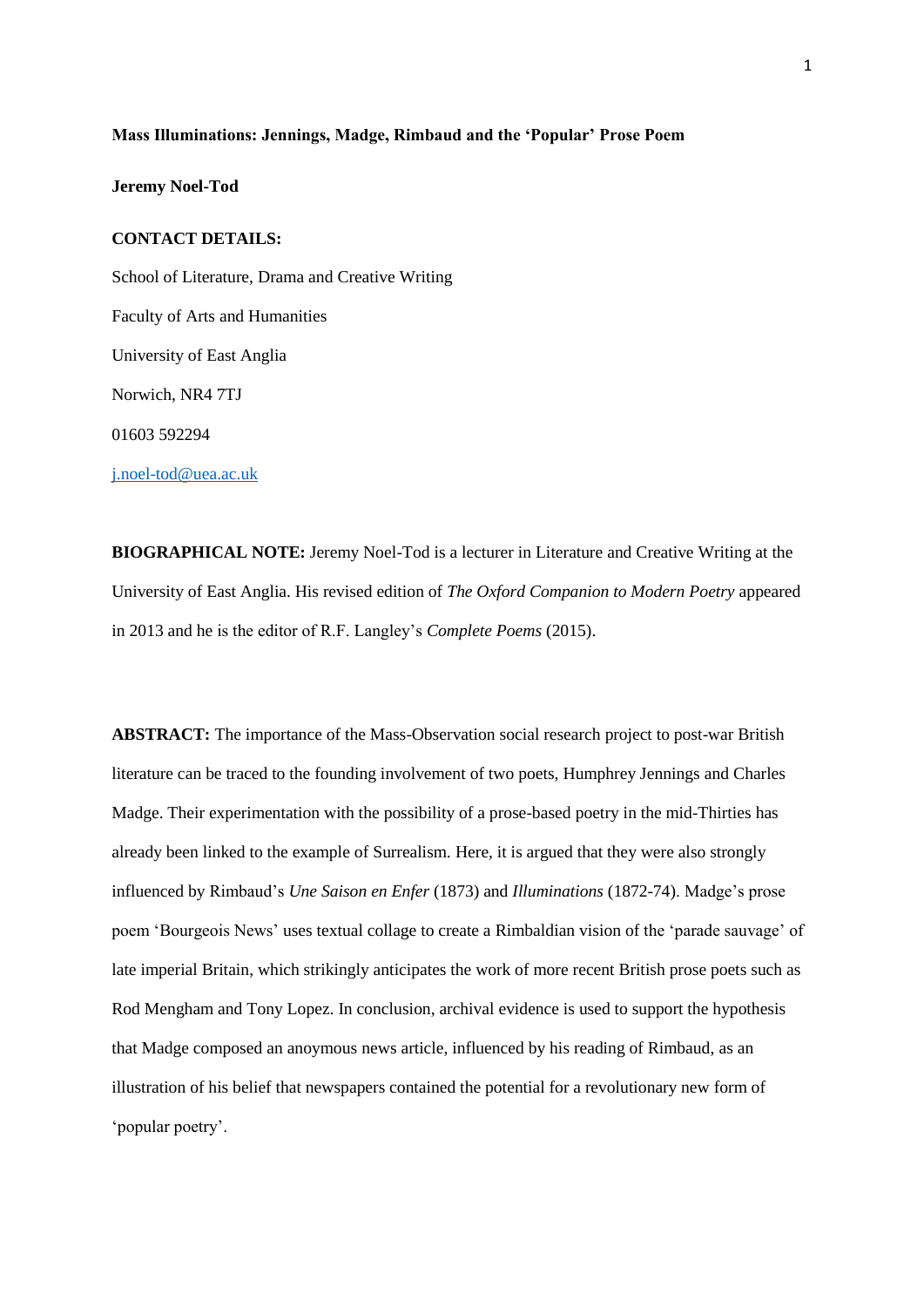In a recent review of Peter Riley's *The Ascent of Kinder Scout* (2014), a prose poem concerning the mass protest against land enclosure in the Peak District in 1932, the poet and critic Billy Mills suggested that Riley's eschewal of the 'overly poetic' to document 'the surreal nature of reality' could be illuminated by Charles Madge's 1937 article 'Poetic Description and Mass-Observation'. This early manifesto for the social research project that Madge founded with Tom Harrisson and Humphrey Jennings describes the gathering of 'objective statements about human behaviour' as 'a poetry which is not, as at present, restricted to a handful of esoteric performers'.<sup>1</sup> Since the turn of the century, Mass-Observation has increasingly been recognised as a movement with avant-garde poetic origins as well as democraticising ambitions that anticipate the social realism of post-war British writing. Both Nick Hubble and Benjamin Kohlmann have traced the cultural politics and literary practice of Jennings and Madge to the formative influence of English studies at Cambridge, as pioneered by I.A. Richards and William Empson.<sup>2</sup> In 2001, a special number of the journal *new formations* included essays by two later poets working in the English Faculty at Cambridge, Drew Milne and Rod Mengham, who reconsidered Madge's example in particular. Milne argued that 'Madge's interest in poetry and poetics informs the project of Mass-Observation beyond the conventional terms of what is meant by poetry', while Mengham proposed that Jennings's and Madge's experiments with the prose poem around the time they founded Mass-Observation suggested

a very paradoxical line of development in English culture in which Surrealism is the formative influence upon both the origins of sociology in Britain and on a war-time and post-war new realism concerned with the portrayal of workingclass culture.<sup>3</sup>

In the case of Jennings, the surrealistic technique of the prose poems (called 'Reports') that he published in literary magazines developed simultaneously with his cinematic practice as a documentary maker who made innovative use of jump-cut and voice-over. In Madge's oeuvre, 'Bourgeois News', the central prose poem of his first collection, *The Disappearing Castle* (1937), also evinces a desire to make poetry out of documentary materials – specifically, the news reporting that was his day job at the *Daily Mirror*. For both, the ideal was embodied in the modernist hero-figure of the 'popular' poet: the 'artist-scientist' who would 'satisfy not his own isolated fantasy, but the needs and wishes of the masses' (Madge)<sup>4</sup>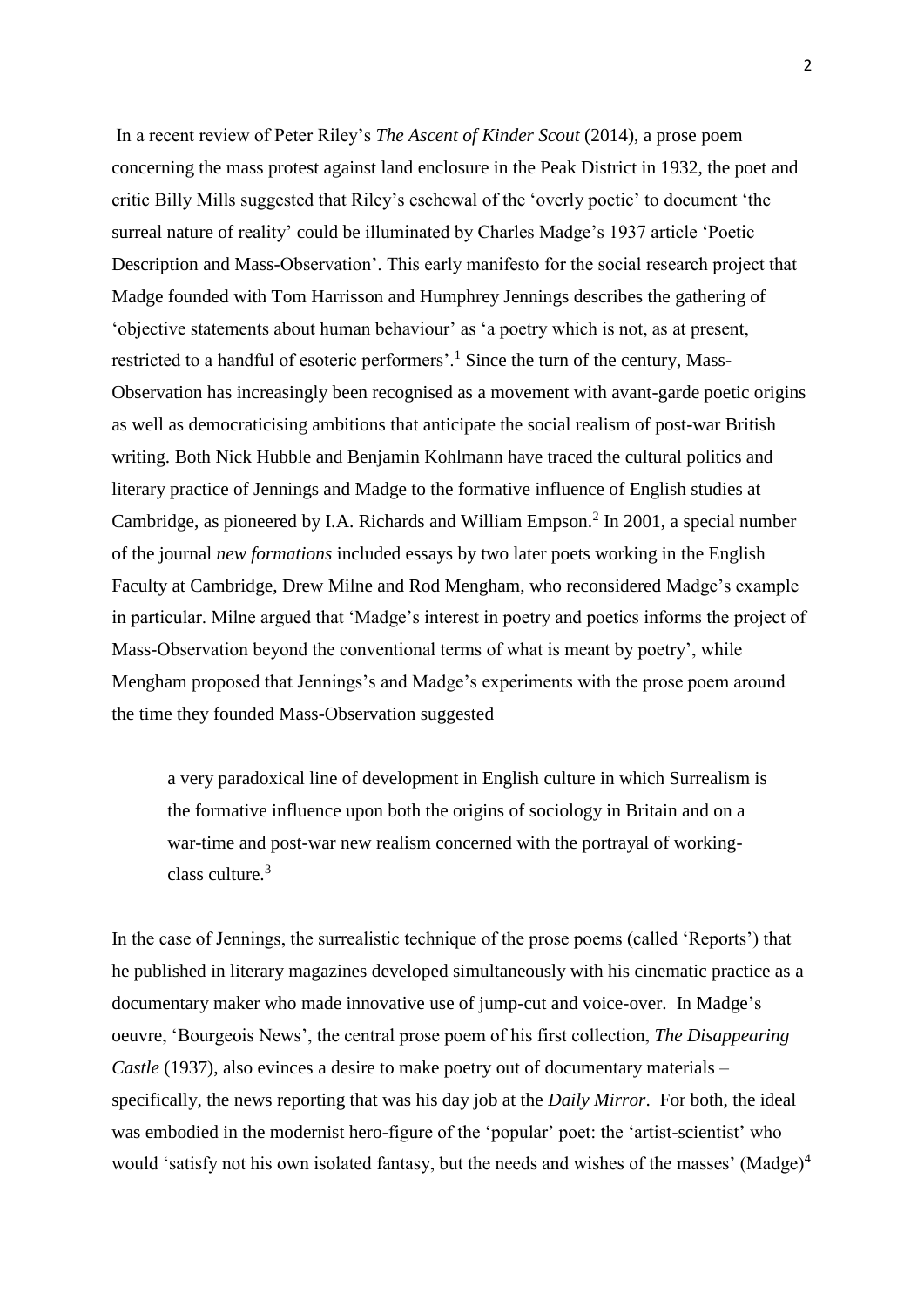and bring 'poetry and romance and news' together.<sup>5</sup> This ambition can be connected to the interest that Madge and Jennings had in the 'absolutely modern' prose poetry of Arthur Rimbaud in *Une Saison en Enfer* (1873) and *Illuminations* (1872–74), with its heteroglossic 'intersection of religious, economic, scientific, pagan, political, historical and other modes of discourse'. <sup>6</sup> To recognise the importance of Rimbaud's prose poetry to the avant-garde poetic tradition in Britain – so often associated with the post-Symbolist verse of Eliot and Pound – is to trace one way in which, since the 1930s, it is has pursued the French poet's proto-Surrealist dream of a visionary writing in which the controlling consciousness of the author has been subject to a 'rational *derangement*'. <sup>7</sup>

 What Rod Mengham identifies as the more politically conscious and culturally materialist 'second phase' of French Surrealism was undoubtedly a major stimulus to Jennings and, to a lesser degree, Madge in the early thirties. But by the time of Mass-Observation's formulation, both had begun to express their disillusionment with orthodox Surrealism as a force for change. Harrisson, Jennings and Madge's letter to the *New Statesman* in January 1937, which served as the manifesto of the movement, is often noted for the surrealistic list of examples that this new 'science' of mass psychology would consider ('Female taboos about eating./ The private lives of midwives.' $)^8$  Yet Geoffrey Nowell-Smith reports Madge's recollection that it was Harrisson, the anthropologist, who 'was responsible for the surreal elements of the manifesto, and […] Jennings, the only real surrealist in the group, was not in favour of their inclusion'.<sup>9</sup> In May 1937, a pamphlet laying out the aims of Mass-Observation – written by Madge and Harrisson, but intensively debated by a group that included Jennings – played down Surrealism's influence in favour of Rimbaud, who was cited as a 'pre-scientific' precursor of Mass-Observation's ambition to psychoanalyse the mind of the crowd. Rimbaud's prophetic vision, it was claimed, had 'an historical significance far beyond those of the post-Freudian Surrealist writers and painters'.<sup>10</sup> Rimbaud's determination to see beyond literature as a bourgeois enclosure of feeling spoke to the left-wing politics of the group. But the line quoted from *Illuminations* – 'J'ai seul la clef de cette parade sauvage' ['I alone have the key to this wild circus'] – also bristles with the ambivalence inherent in his belief that the poet 'makes himself a *seer*' while ultimately 'los[ing] the intelligence of his visions'.<sup>11</sup>

 By the end of the 1930s, to be enamoured of Rimbaud had become one of the clichés of the inter-war generation. Introducing his hack-writer hero John Boot in *Scoop* (1938), Evelyn Waugh slyly noted that Boot's first book, written at eighteen, was a biography of the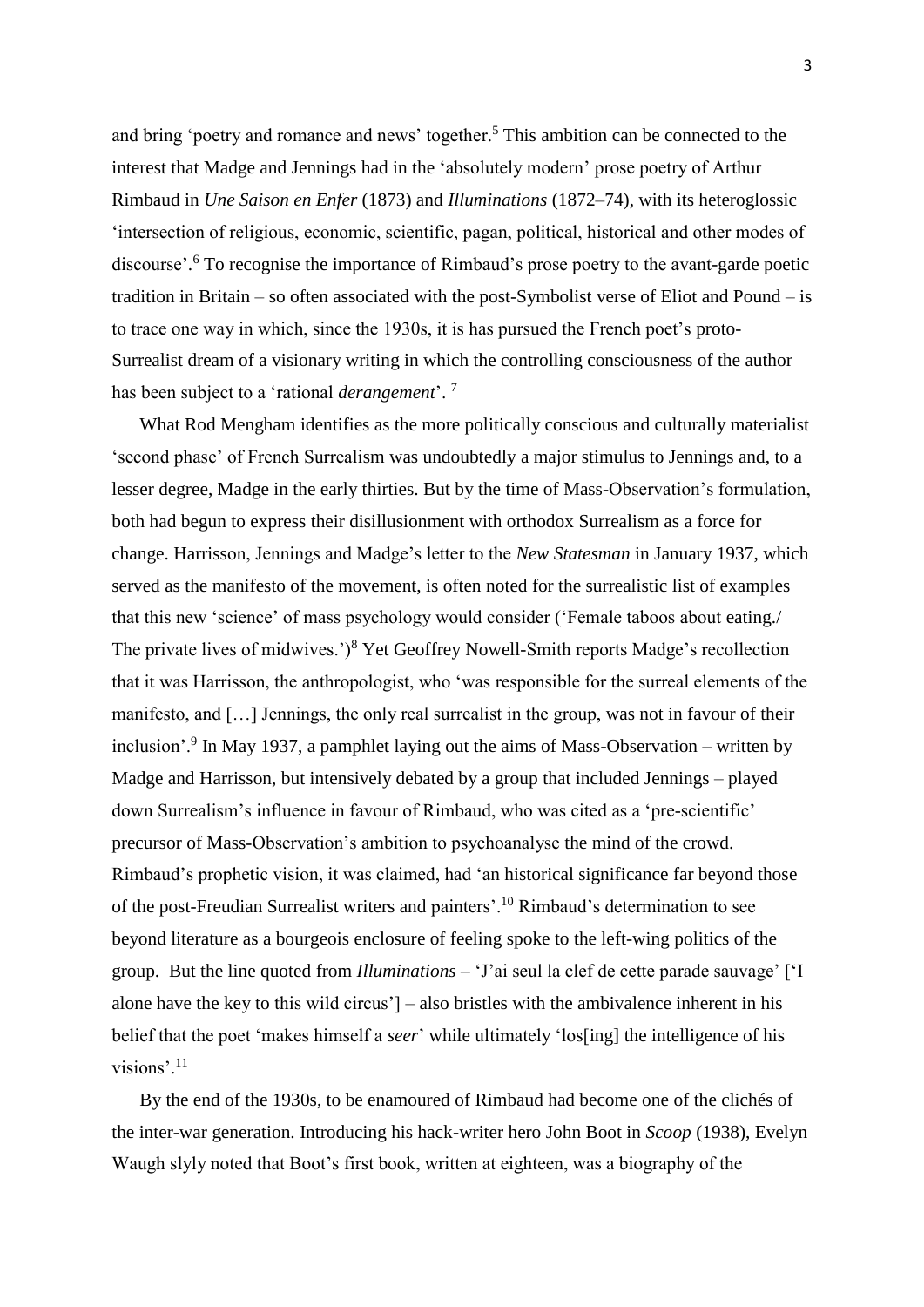adolescent prodigy.<sup>12</sup> In the same year, W.H. Auden composed his sonnet on Rimbaud's life, which depicted him as a thirties poet *avant la lettre*, struggling to throw off lyrical bad faith for a life of action:

Verse was a special illness of the ear; Integrity was not enough; that seemed The hell of childhood: he must try again.

Now, galloping through Africa, he dreamed Of a new self, the son, an engineer, His truth acceptable to lying men. $13$ 

To young writers maturing in the wake of high modernism, Rimbaud's rule-breaking insouciance, in life and art, held out the romantic possibility of perpetual revolution. Kathleen Raine, who was later married to Madge, recalls Humphrey Jennings saying in 1932, '"You must *be* 1932" […] following Rimbaud's injunction (often on his lips), "*il faut être absolument moderne*."'<sup>14</sup> Jennings's qualifications as a visionary leader at this time included his active connection to the Surrealist group in France, with whom he exhibited his paintings. His adoption of Rimbaud as a sage was Surrealist orthodoxy, following André Breton's first *Manifesto of Surrealism* (1924), in which Breton listed the writers who had prefigured the movement in specific ways: 'Rimbaud is Surrealist in the way he lived, and elsewhere'.<sup>15</sup> Jennings expanded on the idea that Rimbaud had shown modernity the way in an article on 'The Theatre Today' (1935), in which he associated the French poet with the penultimate stage in a 'series' of liberatory steps towards 'something that nobody has seen in England: poetry *in action*''.<sup>16</sup>

 Madge was also in the habit of citing Rimbaud as the prophet of a revolutionary future. Beneath an undated holograph draft of an unpublished early poem, 'On Apprehending', he wrote the second sentence of 'À une raison' ('To Reason'), from *Illuminations*: 'Un pas de toi, c'est la levée des nouveaux hommes et leur en-marche' ['One step of yours, and the new men rise up and march'].<sup>17</sup> Added in pencil, it appears to have been scribbled as an afterthought to the poem, which concludes in a fair copy version, dated July 1933:

The step on step of incident is where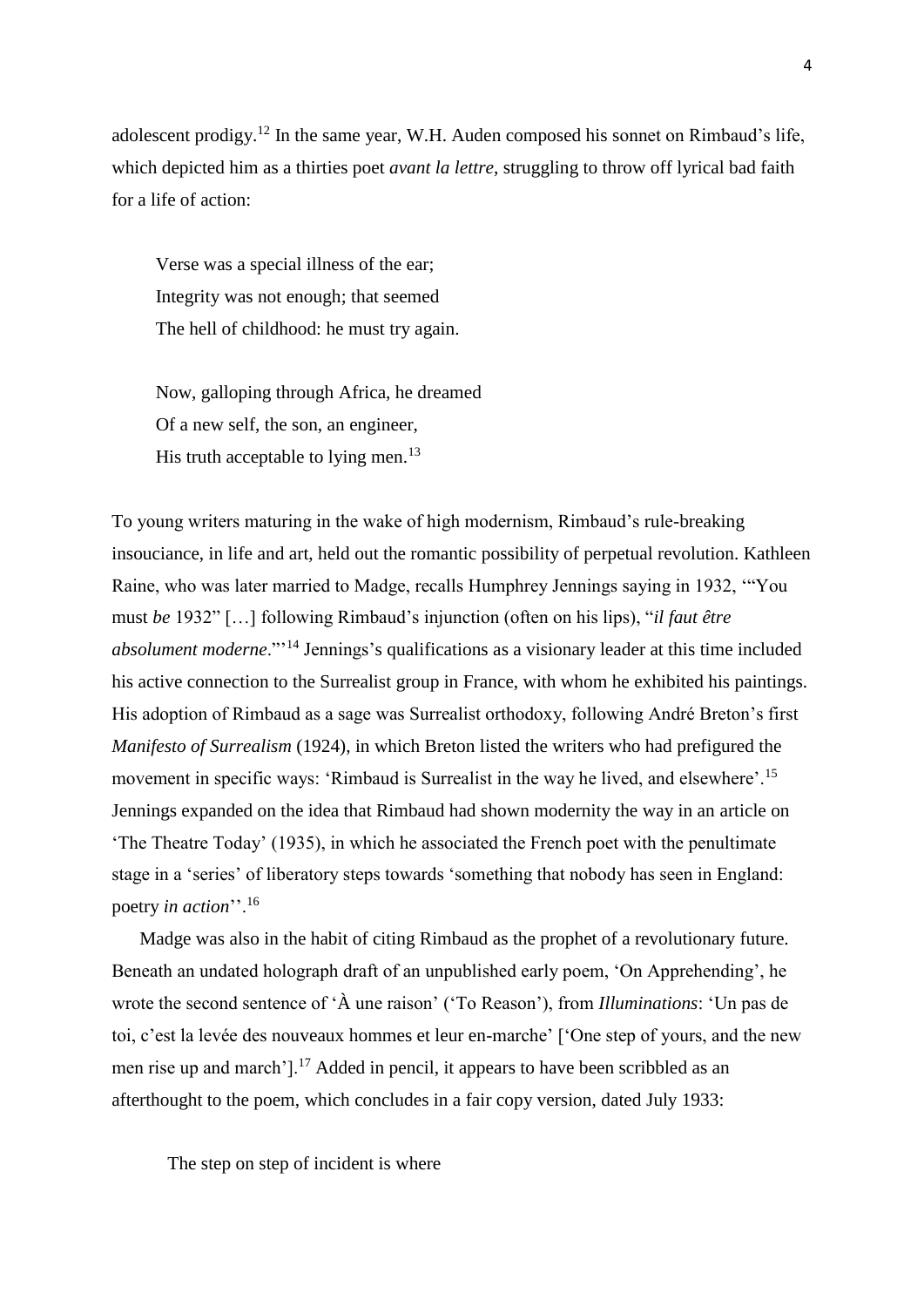is the heard voice of blood that calls and calls.

Each echoed minute is its other too and each round clasp of things face is and head of body risen from unseen now sand.<sup>18</sup>

When the twenty-one-year-old Madge wrote this poem he had recently discovered the writings of both Marx and Auden.<sup>19</sup> The Audenesque inversions of syntax and rhetoric of metonymised abstractions here yield a Marxist image of history proceeding dialectically ('Each echoed minute is its other too') from the quotidian 'step on step of incident' – the phrase most obviously glossed by the Rimbaud quotation – to the ultimate result of man's 'apprehending' of this process: the liberated rising of the collective body ('each round clasp of things face is and head/ of body risen from unseen now sand'). Madge's apocalyptic vision of a 'body' rising from 'sand' evokes the end of another poem from *Illuminations*, the messianic 'Génie'. A rapturous vision of an unnamed 'He' whose hidden yet revealed being embodies humanity's collective purpose, 'Génie''sfinal sentence ends with a typically Rimbaldian gesture beyond the time and space of the poem: 'May we, this winter night […] hail and see him and send him away, and under tides and on the summit of snow deserts, follow his eyes, *his breathing* – his body, – his day.'<sup>20</sup>

 Rimbaud's exemplary status to both Madge and Jennings as a visionary who had gone beyond the conventional limits of poetry is suggested by a collaborative text they published in December 1935. 'The Space of Former Heaven' comments on the Abyssinian crisis, following Mussolini's invasion in October 1935, by juxtaposing contemporary reportage with historical 'observations, apparently drawn from the writings of third parties, [that] highlight the consequences of the "civilising" missions of European states in the creation of their Empires'.<sup>21</sup> Among the voices appropriated by 'The Space of Former Heaven' are Rimbaud in his later incarnation as a trader in Abyssinia, no longer writing poetry, but letters and journals concerned with the material and social realities of colonialism ('Ras Makonnen proved to be a cultured gentleman by any standards […] presenting me with colonel's silverplated shield, two beautiful spears, and a riding mule').<sup>22</sup>

Jennings would continue to develop the formal idea of the poetic 'report' in the texts that he published the following year in the avant-garde magazine *Contemporary Poetry and Prose.* 'Three Reports' appeared in the 'Surrealist Double Number' of June 1936, and a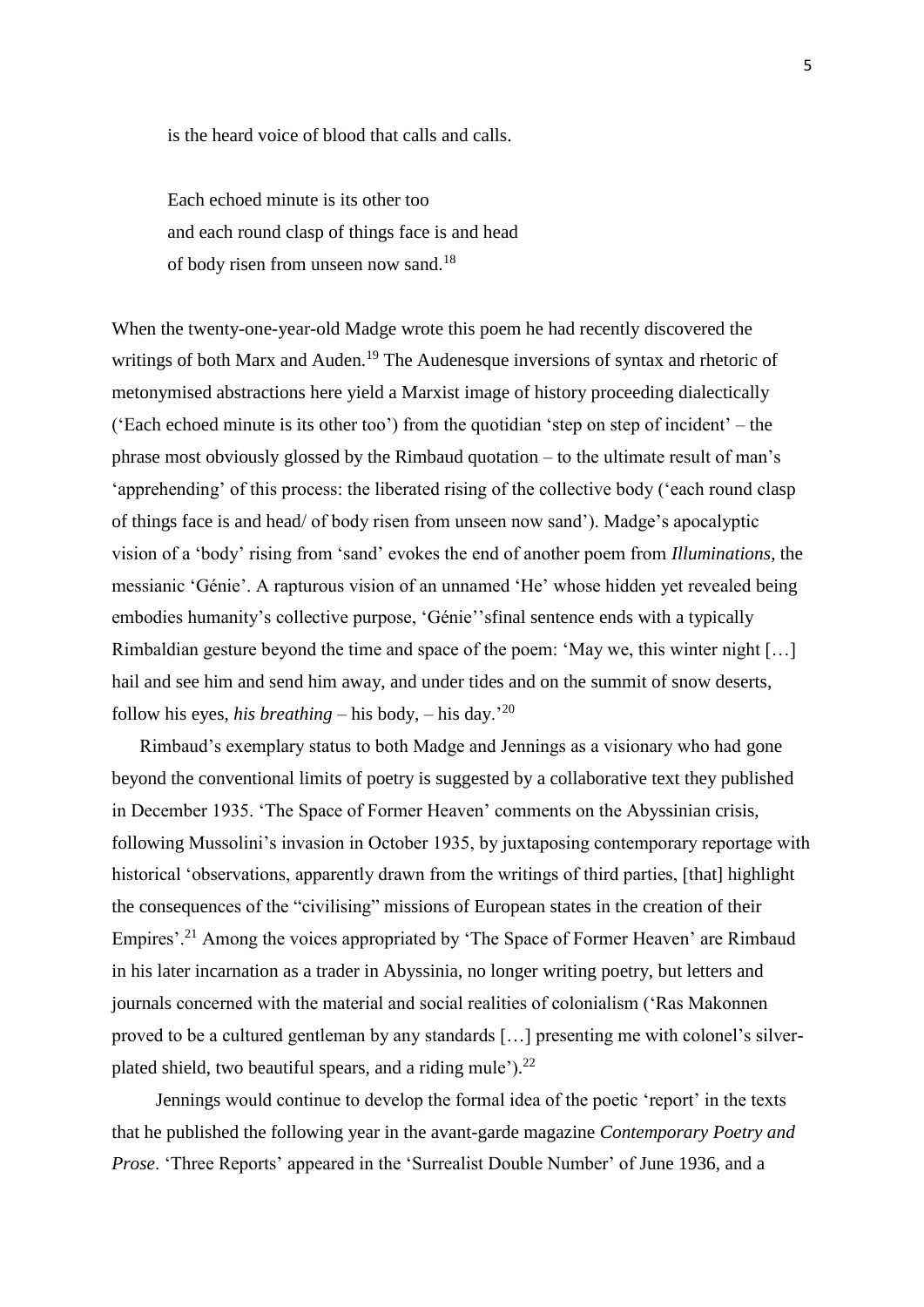further three appeared in the August–September issue. Both included material appropriated from scholarly works and passages more obviously in a Surrealist mode. The second set of reports, for example, begins with a paragraph concerning the life of the seventeenth-century Italian painter Salvator Rosa and ends with a short, imagistic piece about a horse ('His mouth consists of the two rays of the eternal twins, cool as a sea breeze').<sup>23</sup> The November issue featured Jennings's 'study for a long report' titled 'The Boyhood of Byron', comprising juxtaposed paragraphs of diverse non-fictional material seemingly only connected by its assured explanatory manner. As Rod Mengham suggests, the collaging method of Jennings's 'Reports' resembles his stated practice as a documentary filmmaker: 'any two shots can be cut together – the soundtrack will connect them'.<sup>24</sup> The decentred omniscience achieved by Jennings' prose segues of reverie and image strongly recalls Rimbaud's ironic, polyphonic channelling of post-Enlightenment Europe in *Illuminations*. 'The Boyhood of Byron', for example, begins with an abridgement of a sentence from Samuel Bailey's *Essays on the Formation and Publication of Opinions* (1821) followed by a passage from a nineteenthcentury translation of the Comte de Buffon's *Natural History of Man, the Globe, and of Quadrupeds*:

The labours of the antiquary, the verbal critic, the collator of mouldering manuscripts, may be preparing the way for the achievements of some splendid genius, who may combine their minute details into some magnificent system, or evolve from a multitude of particulars some general principle, destined to illuminate the career of future ages.

Observe the horses of South America,that live wild; their gait, their running, their leaping, seem neither constrained nor regular.<sup>25</sup>

Compare the opening of 'Sunday', from the 'Youth' sequence of *Illuminations*:

When homework is done, the inevitable descent from heaven and the visitation of memories, and the session of rhythms invading the dwelling, the head and the world of the spirit.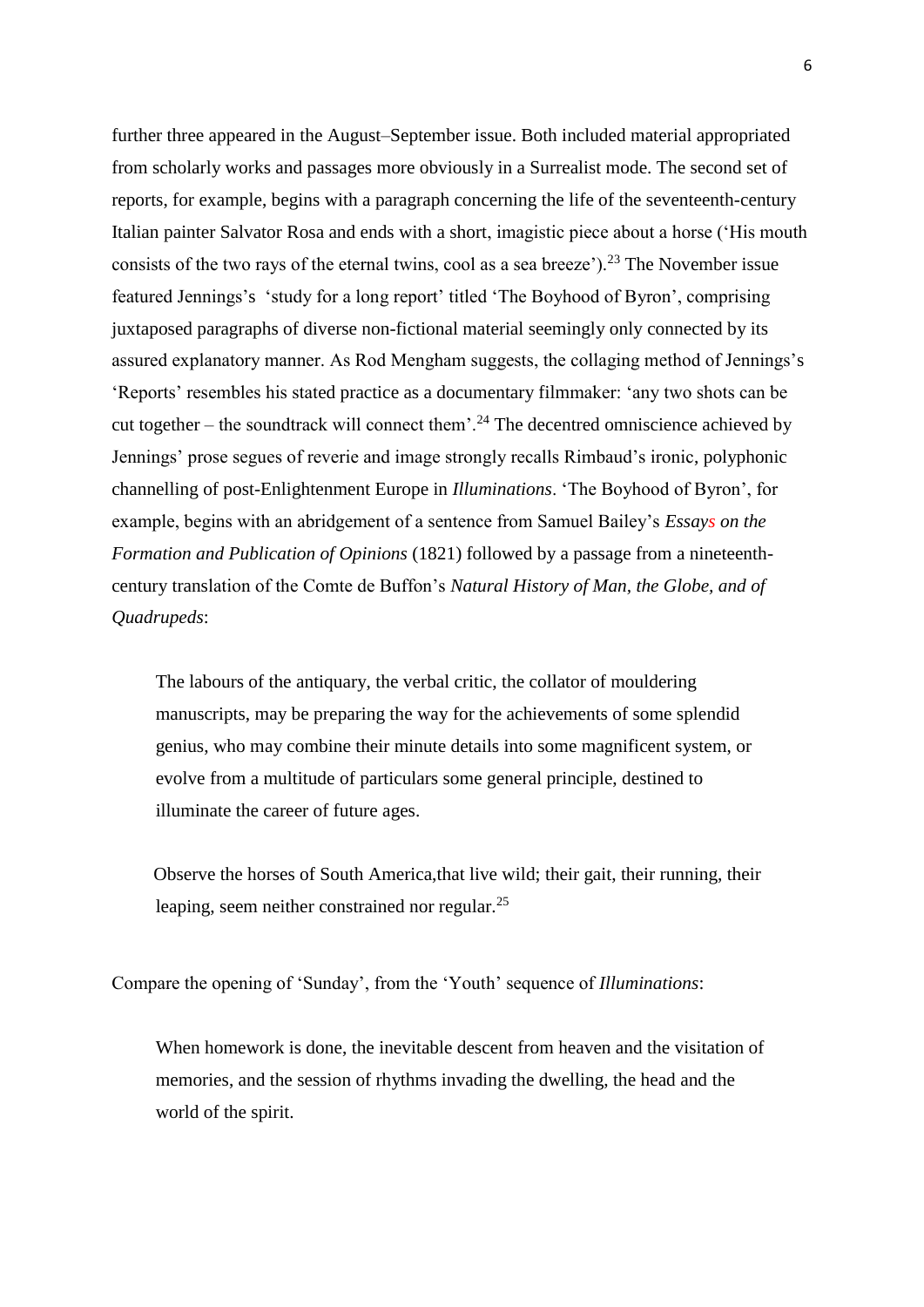– A horse scampers off along the suburban turf, and the gardens and the wood lots, besieged by the carbonic plague.<sup>26</sup>

The same issue of *Contemporary Poetry and Prose* ended with Jennings's acerbic review of Herbert Read's *Surrealism* anthology, which registered 'grave doubts […] about the *use* of Surrealism in this country' and the conservative assimilation of the movement's liberating aims into the 'rules' of 'aestheticism'. The review's polemic against 'the sleep of selectivity' in English culture concludes: 'to be *already* a "painter", a "writer", an "artist", a "surrealist", what a handicap'.<sup>27</sup> The restlessness about generic categories in Jennings's literary activity at this time, and in particular the dividing line between poetry and history, would eventually result in his anthology of the Industrial Revolution, *Pandaemonium* (1985), begun in 1937 and completed after his death by Charles Madge and Mary-Lou Jennings. In his editorial preface, Madge draws on Jennings's notes for an introduction, in which the book's eyewitness accounts of 'the coming of the machine' are referred to as 'images' – a term, Madge observes, which 'in the way he uses it, can cover a wide range of meanings': 'He chose the extracts because, for him, they had an imaginative impact. […] If at first one does not see the image through his eyes, on a further reading and after the impact of the other images, a stronger sense of it may follow.' In support of this advice to the reader, Madge quotes two statements from Jennings's notes on his compilation of this 'contradictory and inconsistent' material. One has the pithy quality of an epigram: 'The presence of *Imagination* is apprehended by *Imagination*: therefore the reasons for choice are not reasonable'. The other seems to be a note to a potential publisher: 'A certain number of the proposed type of extracts are appended. But clearly a great deal of the effect of the book must lie in the order and arrangement of them.'<sup>28</sup>

 Jennings's conception of the book as something one might study 'as one studies the material and architecture of a poem',  $^{29}$  and his argument (elaborated by Madge) for the historico-poetic 'image' that may emerge without rational explanation from a carefully arranged sequence of passages, strongly echoes T.S. Eliot's theory of the prose poem in the Preface to his English translation of St-John Perse's *Anabase* (1930). Reflecting on his own experience as a reader of the poem in French, Eliot made its difficulties a test of the reader's aptitude for the 'logic of the imagination'. 'The justification of [Perse's] abbreviation of method', Eliot wrote,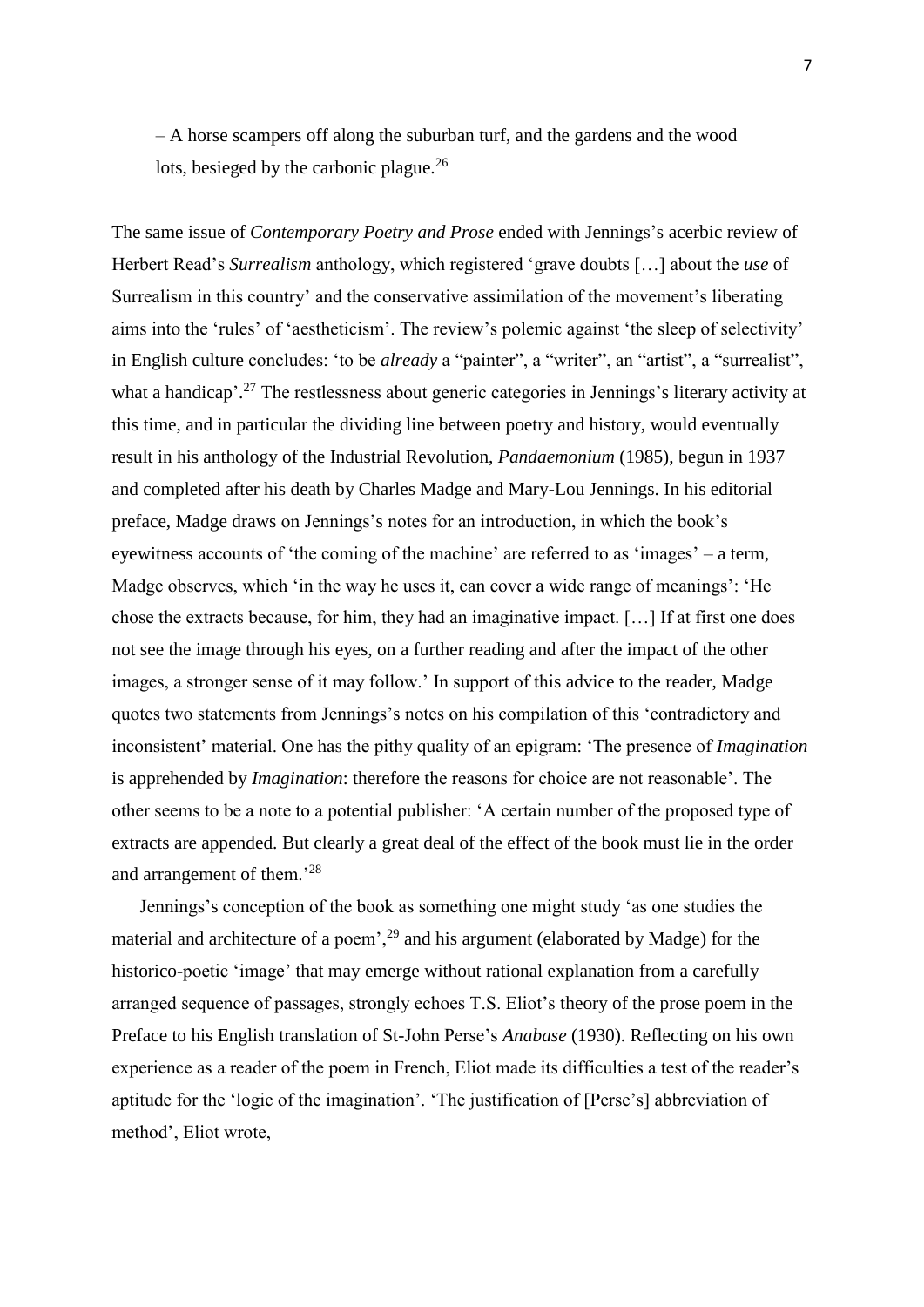is that the sequence of images coincides and concentrates into one intense impression of barbaric civilisation. The reader has to allow the images to fall into his memory successively without questioning the reasonableness of each at the moment; so that, at the end, a total effect is produced.

Such a selection of images and ideas has nothing chaotic about it. There is a logic of the imagination as well as a logic of concepts.

Eliot's introduction goes on to offer a tentative and limited affirmation of the idea that a writer, by using 'certain exclusively poetic methods, is sometimes able to write poetry in what is called prose'. <sup>30</sup> Although avoiding the actual term 'prose poem', Eliot nevertheless modifies his own earlier position in 'The Borderline of Prose' (1917) that 'the only absolute distinction to be drawn is that poetry is written in verse, and prose is written in prose'. In that essay, he mentioned in passing the 'good French prose'of Rimbaud's *Illuminations*, observing that these 'short prose pieces', written with 'curious precision' and 'perfect cogency in the choice and juxtaposition of images […] attain their effect by an instant and simple impression, a unity all the more convincing because of the apparent incongruity of images'.<sup>31</sup>

 What Eliot admired, and advocated, in the later French prose of Perse, therefore, was a Rimbaldian poetic 'method' of a paradoxically 'logic[al]' series of juxtaposed images. In his own work, the imaginative consequence of translating *Anabase* would be the two parts of his unfinished *Coriolan* sequence, 'Triumphal March' (1931) and 'Difficulties of a Statesman' (1932). In these poems the politically conservative Eliot concerns himself, like Perse, with the figure of the strong leader aspiring to bring order to a 'barbaric civilisation' – an activity that is directly compared to the poet's art at the end of part 1 of *Anabasis*, which concludes:

There at the sensitive point on my brow where the poem is formed, I inscribe this chant of all a people, the most rapt god-drunken, drawing to our dockywards eternal keels $^{32}$ 

For the left-wing Madge and Jennings, though, the idea of a poetry liberated from the restraints of verse form, lyric voice and logical argument had opened up the possibility of democratically transcribing, rather than authorially 'inscrib[ing]', the poetic consciousness of a people. In 'Poetic Description and Mass-Observation', Madge presented three pieces of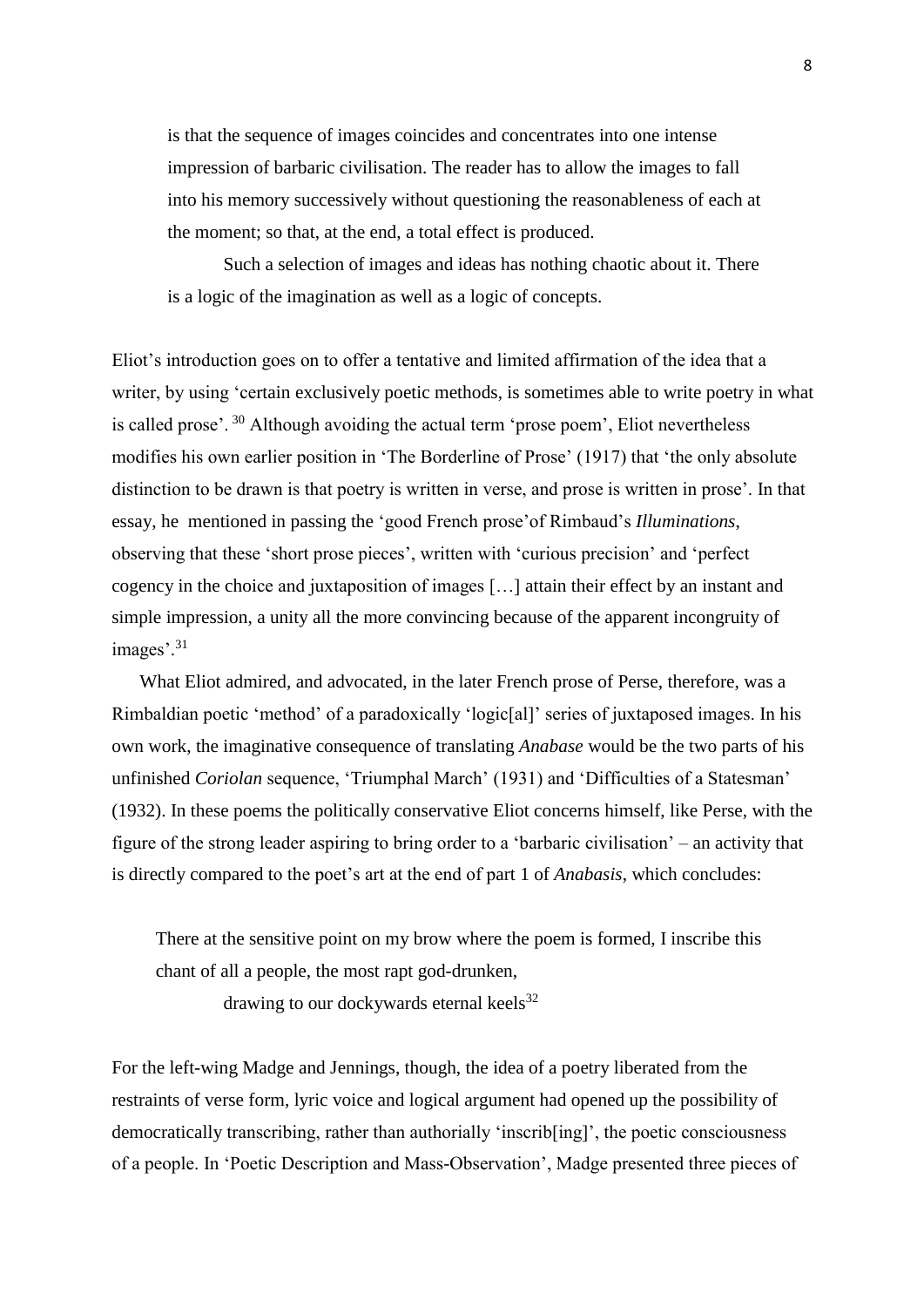prose 'collected' by Jennings – an extract from a novel, a *Pandaemonium*-style account of an industrial discovery, and a Mass-Observer's report – and made his case for the latter as a method that produced

a poetry which is not, as at present, restricted to a handful of esoteric performers. The immediate effect of MASS-OBSERVATION is to de-value considerably the status of the 'poet.' It makes the term 'poet' apply, not to his performance, but to his profession, like 'footballer.'

The article goes on to suggest, with reference to a poem by Thomas Hardy, that although 'metre and rhyme' were once used 'to focus the serious attention of his reader [...] perhaps at the present time this advantage of the poetic form has become a disadvantage', a formal trapping that inhibits rather than encourages poetic apprehension.<sup>33</sup>

 Madge's argument for the writing of Mass-Observation reports as a new mode of quasi-investigative poetic praxis brings to a head themes that he had been pursuing in his critical writing for several years. His essay on 'Poetry and Politics', which appeared in May 1933, argued against the idea that there was such a thing as 'essentially poetic material', as this would belie 'the original poetic nature of the mind': 'the mind is a poetic instrument and so is poetic despite itself even when it sets out to be scientific, as any text-book proves'. <sup>34</sup> Writing on the subject of 'Surrealism for the English' in December 1933, he returned to this idea:

Nowadays instead of finding Pindar as logical as Euclid or Aristotle, we would be justified in considering Euclid and Aristotle as poetical as Pindar. The air of conviction which passes and has passed for logical proof, is poetic in origin. (This, being of course, the poet's way of putting it.)

The implication here is that the intellectual force of all writing, scientific or imaginative, in verse or prose, may be considered 'poetic' – an idea that underpins Madge's argument for the 'scientific value' of Surrealism as a mode of artistic practice which English writers should imitate in its 'dialectical' spirit rather than its established forms.<sup>35</sup> In August 1934 he elaborated on the idea that Surrealism was essentially social criticism by other means: 'the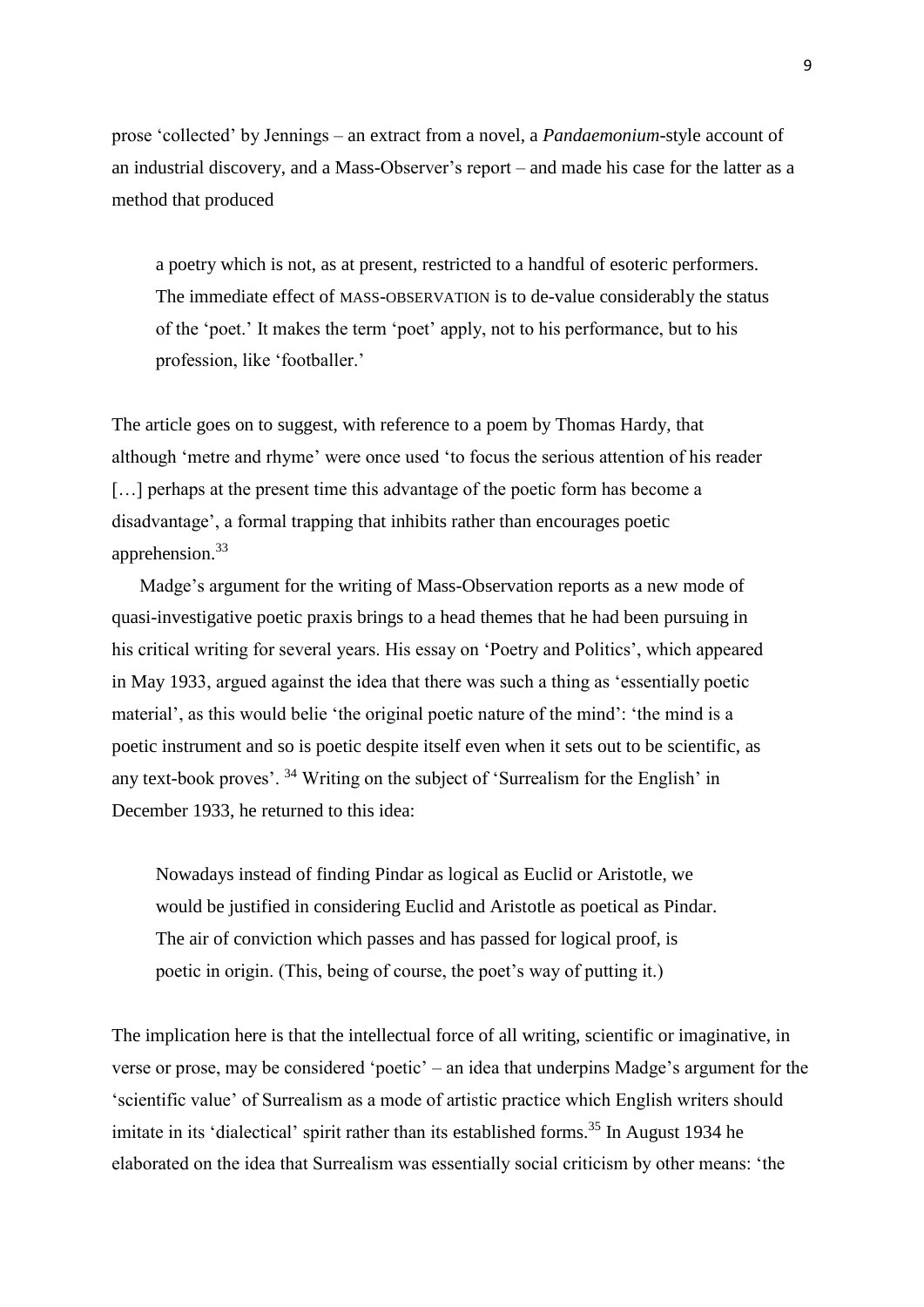dialectical product of conflict with the mass of superstition and social prejudice commonly attached to the name of literature'. Its 'activities', moreover, were 'universal, and would continue if its organised and self-avowed theoreticians were to relapse into silence'.<sup>36</sup>

 The growing hostility to dogmatic Surrealist practice in these essays emerges explicitly in a review Madge wrote of David Gascoyne's *A Short Survey of Surrealism* in December 1935. The article opens with what seems to be a mocking collage of politely respectful remarks made by Gascoyne, an avowed Surrealist, about the movement. Madge comments about these that 'words, which lie about quite inertly on the floors of newspaper offices, begin to explode when loaded into the breeches of guns'. Here, they provide ammunition for his view that 'Surrealism is now in its academic period'. <sup>37</sup> Madge's remark about the explosive potential of words in newspapers, however, suggests that he did not consider its compositional methods necessarily defunct. 'Bourgeois News', his longest and most ambitious experiment in prose poetry, was published in the next issue of *New Verse* (February 1936), and appears to have been written some time between March and December 1935.<sup>38</sup> Although Madge states in his autobiography that it was composed by collaging newspaper reports<sup>39</sup> – a recognised Surrealist method ever since André Breton offered a poem 'of headlines and scraps of headlines' in the first Surrealist Manifesto<sup>40</sup> – the results are to be distinguished from the kind of contemporary Surrealism that proceeded by the shock tactics of chance meetings. The English Surrealist poet and editor Roger Roughton provided an example of this when – possibly in response to Jennings's and Madge's experiments – he assembled passages from the *Evening Standard* of 6 June 1936 to create a text called 'Final Night of the Bath'. This appeared in his own magazine, *Contemporary Poetry and Prose*, in December 1936, directly opposite Jennings's review of Herbert Read's *Surrealism*. Splicing stories of politics and crime, 'Final Night of the Bath' concludes: 'Now Mr. Baldwin had taken the body back into the Cabinet Room; it contains an exhortation to read "The Daily Worker" and a form for joining the Communist Party'.<sup>41</sup> Roughton's macabre juxtaposition is blunt in its political thrust: the Conservative prime minister Stanley Baldwin is depicted concealing a murdered body and, with it, revolutionary socialism. By contrast, Madge's 'Bourgeois News' maintains a plausibly logical and solemn manner as it plys between incongruous material. Intimating some kind of natural disaster in modern Britain, the landscape of its report is defamiliarised by a perpetual switching of perspective and voice, so that it seems simultaneously to be concerned with a foreign country too, populated by a shifting mass of human and non-human 'natives'.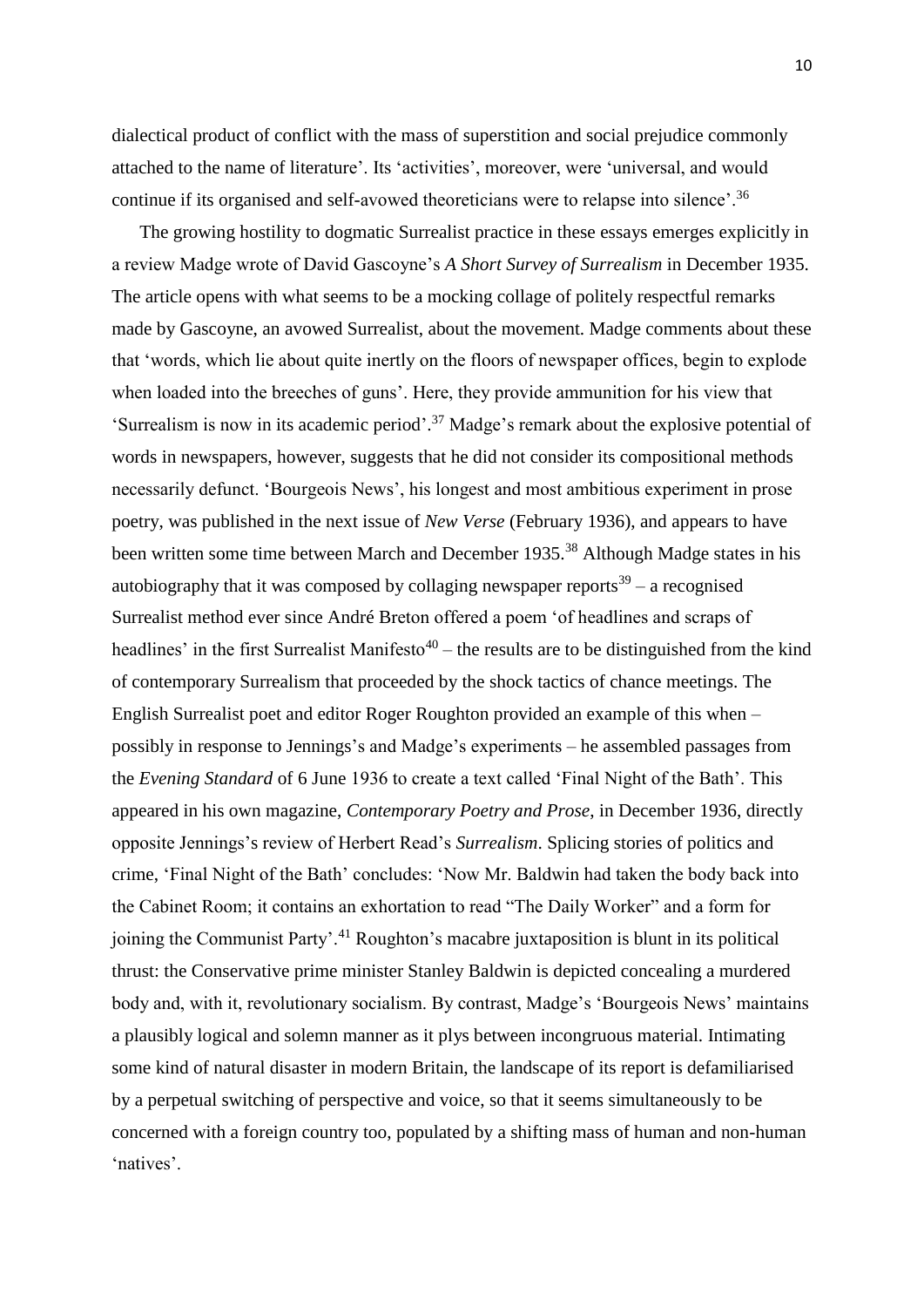Rod Mengham has described Madge's technique as 'a certain unity of tone which gives the impression of a scientific attitude', the binding effect of 'the music of a certain kind of speech'.<sup>42</sup> Such a music of incongruous unity has often been noted as an important formal quality of Rimbaud's prose poetry. Marjorie Perloff, for example, describes the *Illuminations* as a form of visual and verbal *anti-paysage*, in which '"normal" declarative sentences are arranged in what looks like a stable narrative narrative sequence', only to be undermined by the incompatible presence of 'images that refuse to cohere in a coherent referential scheme' ('the reader understands what is being said but not what is being talked about'). $^{43}$  The direct influence of *Illuminations*' disorienting matter-of-factness on 'Bourgeois News' is suggested by Madge's first sentence: 'Floods are frequent because the rivers of Britain have been neglected for a century'. This recalls the opening line of the poem customarily placed at the start of Rimbaud's sequence: 'As soon as the idea of the Flood had subsided' ('After the Flood'). In both Rimbaud and Madge, there is a clear implication that flooding is a catastrophe to be welcomed in the remaking of a morbidly bourgeois civilisation. Madge's next sentence tells how 'Positive movements of transgression carry the sea and its deposits over the lands', and the paragraph proceeds through a panorama of observations on the theme of collective 'building' by man and nature, reminiscent of Rimbaud's description of a world rising up again ('Beavers set about building', 'The Hôtel Splendide was built'). As in Rimbaud, however, the rapid, magical resurrection of civilisation soon reveals itself to be a replica of the old world of luxury established on brutality ('The butchers' blocks rose in the dirty main street').<sup>44</sup> Madge's first paragraph is abruptly concluded by the news that 'the operator received concussion and a wound on the head from a cast-iron cover blown off a 60A switch-fuse box'. The next paragraph, however, passes with mandarin calmness from this violent industrial accident to a seemingly nonsensical sentence drawn from earth science: 'Geodesists have welcomed escape from the rising and sinking of the crust'.<sup>45</sup>

 As Kristin Ross observes in her historicist reading of the poetics of *Illuminations*, 'Rimbaud favors contradictory assertions [such as 'Farewell *here, anywhere*' ('Democracy')] because for an expanding, mobile, and imperialistic bourgeois class, here *is* the same as anywhere'.<sup>46</sup> The disjunctive and contradictory optimism of Madge's opening paragraph sets the pattern for the rest of the poem and its underlying analysis of the failings of capitalism. These were elaborated by an article he wrote for *Left Review* in May 1936: 'The motives of bourgeois society and of bourgeois industrial development suffice to open up new continents [...] But once having started the wheels turning, the motive ceases to be effective, and the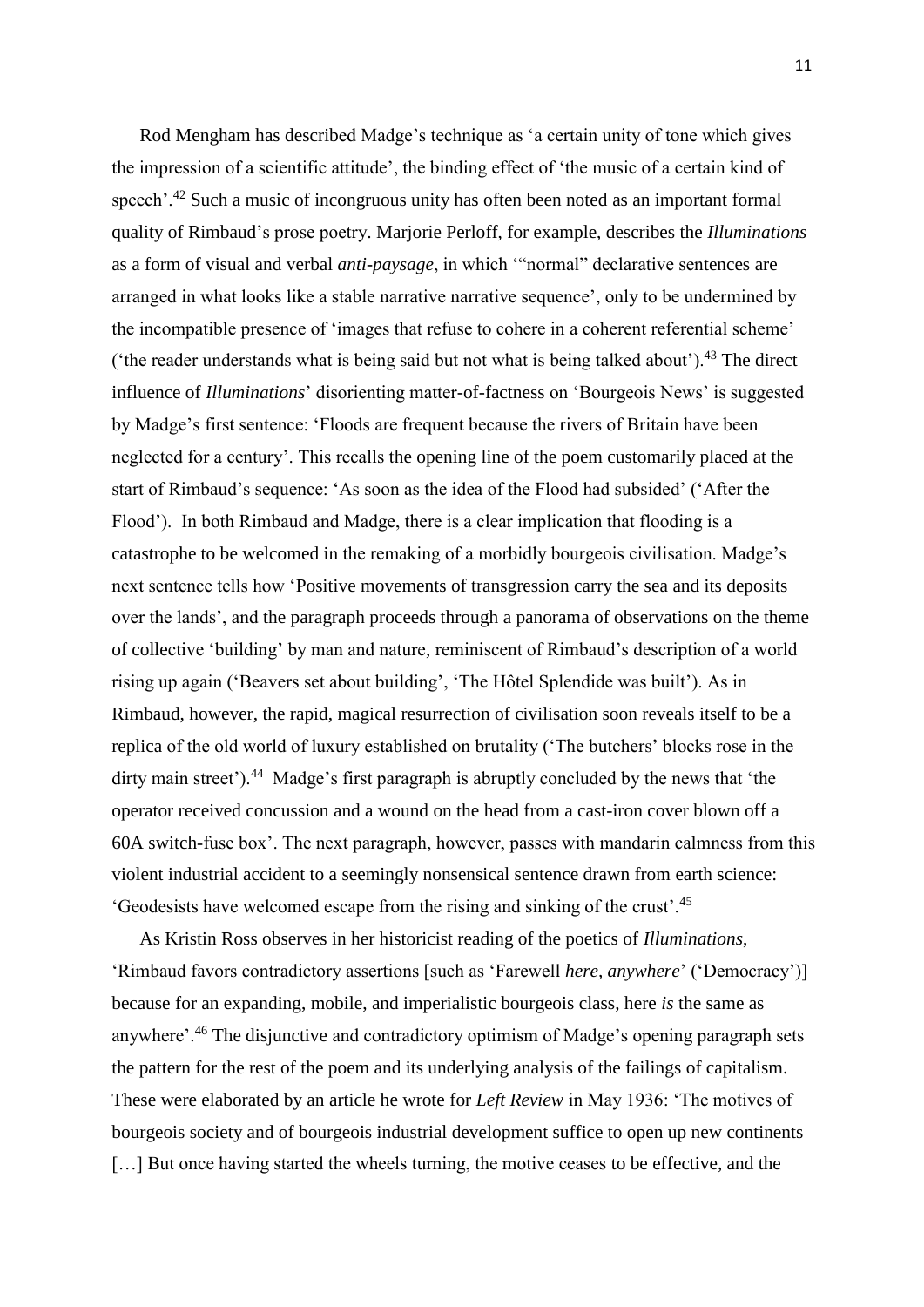well-known deadlock of capitalism begins.' The article's analysis of contemporary England as a deadlocked country, 'fighting a losing battle against reality', also points to the irony of the poem's title: 'Bourgeois News' (like 'prose poem') is a term fraught with internal contradiction.<sup>47</sup> Yet its recurrent imagery of mass upheaval and its bewilderingly prolix periods and paragraphs inject an unsettlingly anarchic quality into the text, reminiscent of Ross's description of certain passages in Rimbaud's *Illuminations* where 'sheer semantic accelaration […] creates in the reader the anxiety that the poem might never end', giving rise to the feeling that one is being swept along by a textual 'crowd'.<sup>48</sup>

 The result, as Rod Mengham describes it, is a text where 'autocratic and democratic perspectives are still being held in tension' – a tension that resonates through politicallyconscious British poetry long beyond the thirties. <sup>49</sup> It may be heard in Mengham's own recent prose poems, such as 'Batavia' from *Diving Tower* (2006), with its deadpan alternation between the voices of prophetic wisdom and post-imperial history ('It was a time to sow and a time for the radio signals to break up').<sup>50</sup> A similar music of mass culture has been cultivated by Mengham's contemporary, Tony Lopez, whose book-length sequence *Only More So* (2011) splices prose from a wide range of sources, in a way that closely recalls Madge's *détournement* of capitalist narratives in 'Bourgeois News':

For most workers, training is a chance to get away from the desk and eat biscuits. The North Atlantic warmed substantially during the 1990s, although that trend seems now to have halted. A driver fell asleep at the wheel of his car, which tumbled onto the track in front of a 125 express train.<sup>51</sup>

Madge's own conclusion about his experiment appears to have been negative, insofar as he did not publish any other prose poems using newspapers as a source material, and none at all after the shorter vignettes of 'Government House' and 'Landscapes' in 1936. In 1939, reflecting on the idea of 'popular poetry', he expressed disillusionment with the idea that 'the crime reports in the *New of the World*' and a modernist work like Eliot's verse drama *Sweeney Agonistes* might be made to appeal to the same audience.<sup>52</sup> Yet there is a curious coda.

 In June 1937, shortly after leaving his job at the *Daily Mirror*, Madge wrote an essay analysing the newspaper as a medium that shapes 'social consciousness' by weaving fact and fiction in a 'twisted skein' and creating 'a dream world'. He argued nevertheless that the news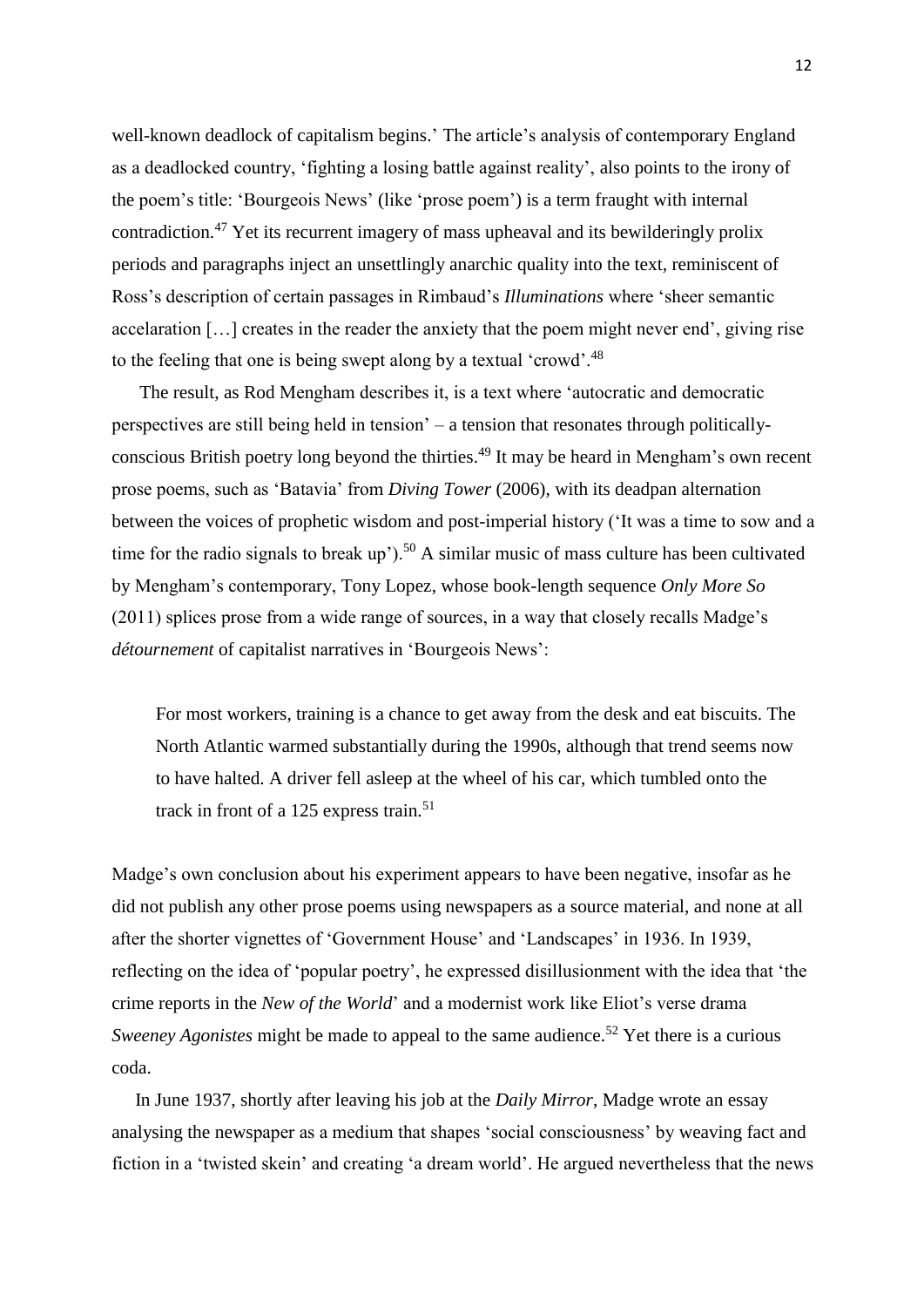might also be 'an influence subversive of itself', due to its love of the 'good human story', which led to the inclusion of working-class reality in bourgeois-controlled publications. Newspapers, he thought, also had the potential to produce 'popular poetry' which expressed the wishes of the 'literate mass'. As an example, Madge quoted the 'Human Mole' story from the *Daily Mirror*, 26 October 1936.



'In this story', Madge comments,

the style and content are not only poetic, but have certain affinities with poetic tradition. It is given peculiar force by the introduction of certain elements of unmistakable reality – the potting-shed 'in the heart of Nottingham', the newspapers in which the Mole wraps himself at night, and his thick-soled boots. Connecting the real world with this world of poetic fantasy is the Reporter, the anonymous and impersonal 'I' who tells the story.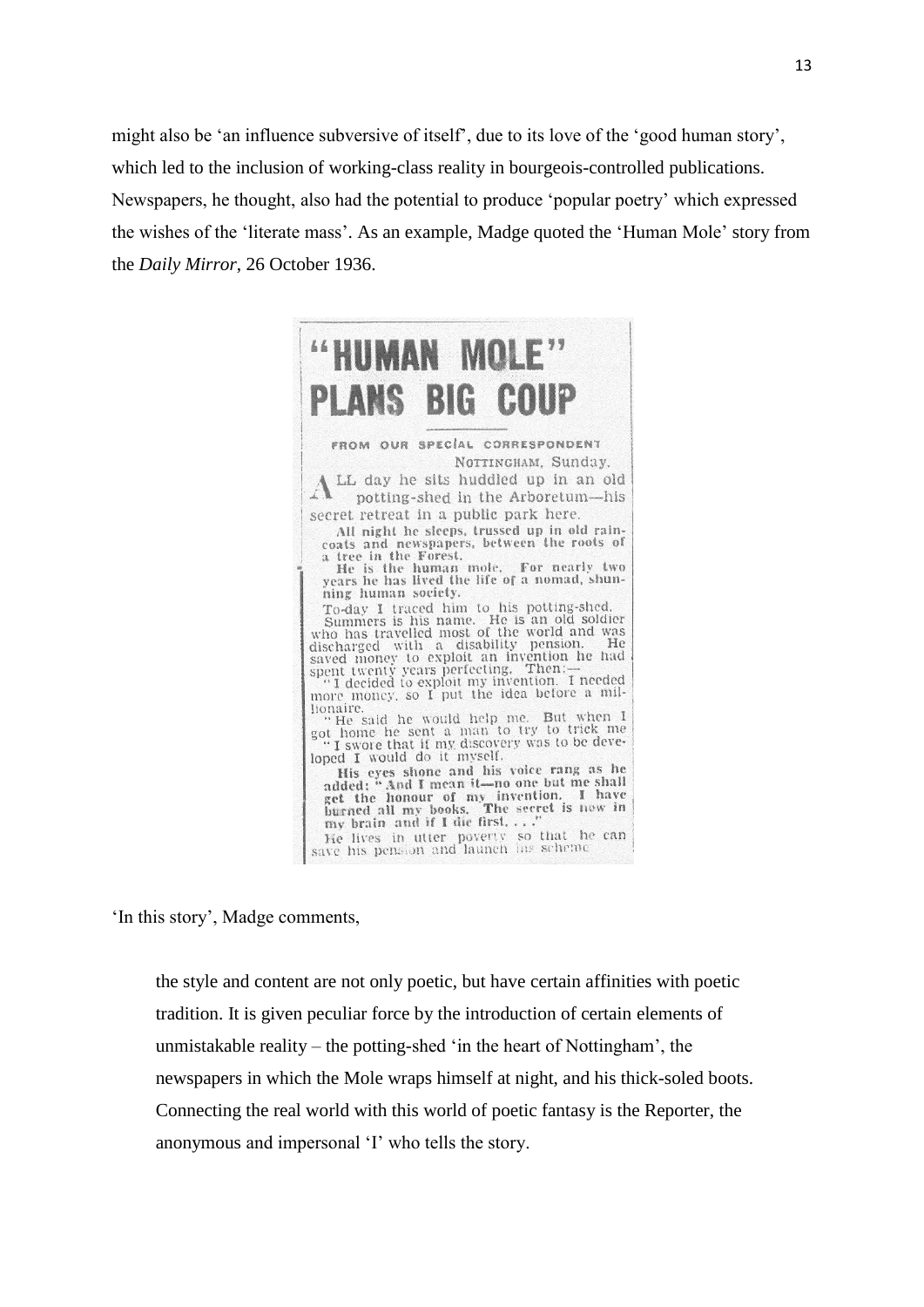Madge does not admit to having written this 'poetic fantasy' himself, but there must be a strong suspicion that he did. The suspicion grows more substantial when one notices that one of the poetic details singled out for praise from the article as quoted ('his boots are always thick-soled and shining') did not in fact appear in the story as printed, suggesting that the essay is quoting from pre-editorial copy.<sup>53</sup>

 If so, it seems likely that Madge wrote the 'Human Mole' story shortly after drafting an unpublished essay in which he attempted to formulate his ideas about the 'popular poetry' of newspapers. The draft, which survives in a notebook, can be precisely dated by the fact that it cites 'the *Daily Express* today (October 6th 1936)' in order to remark on the chance appearance of two headlines containing the word 'convicts'. The idea that 'the popular phenomenon of the "coincidence"' should be read for the 'clues' it yields about 'the ultrarepressed condition of our society' would return in Madge's first letter to the *New Statesman* on the founding of Mass-Observation in January 1937.<sup>54</sup> In the draft essay of 6 October 1936, he speculates that the 'poetic value' of the word 'convict' lies in the reader's subconscious identification with the figure of the imprisoned other through the 'paradoxical freedom' suggested by the image of each headline ('Convicts Sunbathe and Play Bowls', 'Convict Risks Sharks to Save Insects'). This speculation is then immediately followed – without comment and in French – by a passage from the 'Mauvais sang' section of Rimbaud's *Une saison en enfer*:

While still a child, I admired the obdurate convict on whom the prison gates always close. I visited the inns and furnished rooms he hallowed with his stay. *With his mind* I saw the blue sky and the work of the flowering fields. I sniffed his doom in cities.<sup>55</sup>

Here is the other Rimbaud admired by the young poets of the Thirties: not the revolutionary seer, but the sensitive bourgeois child fascinated by the urban underclass. Rimbaud's unannounced entry into the essay indicates, if nothing else, Madge's intimate familiarity with his poetry at this time. But it also suggests his presence, later that month, in the 'news' story of the 'Human Mole'. Benjamin Kohlmann observes that, in the Marxist context of Madge's essay, the brief report can readily be interpreted as an 'allegory of socialist injustice'.<sup>56</sup> Madge's own account also encourages us to find in it a mythical archetype who has 'certain affinities with the poetic tradition'. The Human Mole's fugitive existence in Sherwood Forest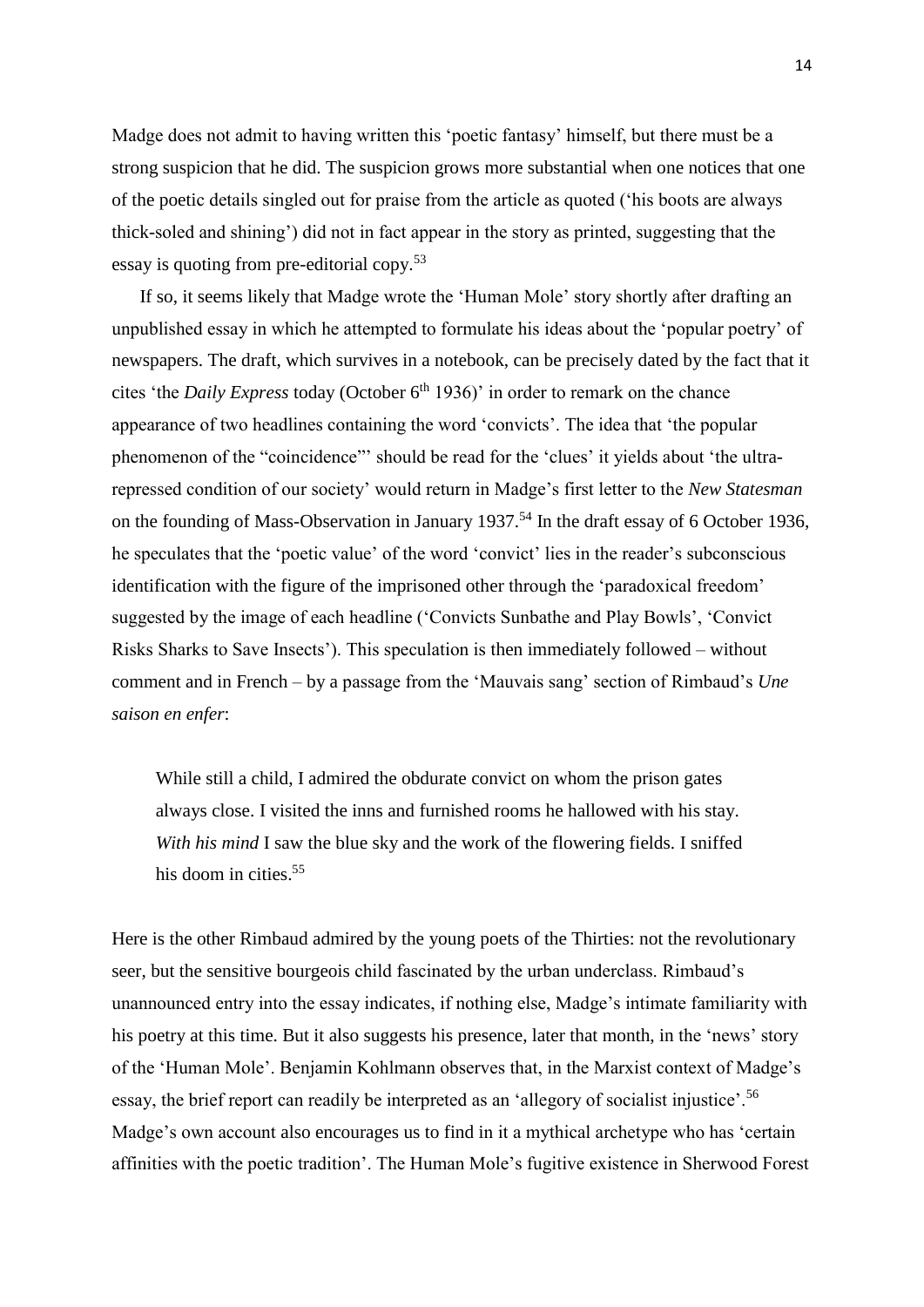echoes the popular legend of Robin Hood; his history as a discharged soldier recalls the impoverished wanderers of Wordsworth's poetry; and his prized boot-soles take us to the conclusion of Whitman's *Song of Myself*. <sup>57</sup> His decision, meanwhile, to turn his back on the injustices of his society in order to seek his fortune by his wits, having 'burned all [his] books', not only evokes the 'obdurate convict' of *Une Saison en Enfer* but the legendary expoet Rimbaud himself.

## **NOTES**

**.** 

- <sup>1</sup> Billy Mills, '*The Ascent of Kinder Scout*: A Review', 2 November 2014; [https://ellipticalmovements.wordpress.com/2014/11/02/the-ascent-of-kinder-scout-by-peter-riley-a](https://ellipticalmovements.wordpress.com/2014/11/02/the-ascent-of-kinder-scout-by-peter-riley-a-review/)[review/](https://ellipticalmovements.wordpress.com/2014/11/02/the-ascent-of-kinder-scout-by-peter-riley-a-review/) (accesssed 6 November 2014).
- <sup>2</sup> See Nick Hubble, *Mass-0bservation and Everyday Life: Culture, History, Theory* (London: Palgrave, 2005), ch.2, 38–78, and 'The Intermodern Assumption of the Future: William Empson, Charles Madge and Mass-Observation', in *Intermodernism*, ed. Kristin Bluemel (Edinburgh: Edinburgh University Press, 2009), 171–88; Benjamin Kohlmann, *Committed Styles: Modernism, Politics, and Left-Wing Literature in the 1930s* (Oxford: Oxford University Press, 2014), ch.4, 127– 160.
- <sup>3</sup> See *Mass-Observation as Poetics and Science*, ed. Laura Marcus (*new formations*, 44 (Autumn 2001)): Drew Milne, 'Charles Madge: Political Perception and the Persistence of Poetry', 68, and Rod Mengham, 'Bourgeois News: Humphrey Jennings and Charles Madge', 27.
- <sup>4</sup> Charles Madge, 'Magic and Materialism', *Left Review*, 3:1 (1937), 33.
- 5 'The Modern Poet and the Public' (1938), in *The Humphrey Jennings Film Reader*, ed. Kevin Jackson (Manchester: Carcanet, 1993), 260.
- 6 Jonathan Monroe, *A Poverty of Objects: The Prose Poem and the Politics of Genre* (Ithaca: Cornell University Press, 1987), 33.
- <sup>7</sup> Arthur Rimbaud, *Complete Works, Selected Letters*, rev. edn, trans. Wallace Fowlie and Seth Whidden (Chicago: University of Chicago Press, 2005), 377. All translations of Rimbaud are taken from this edition.
- <sup>8</sup> *New Statesman*, 30 January 1937, 155.
- <sup>9</sup> Geoffrey Nowell-Smith, 'Humphrey Jennings: Surrealist Observer', in *All Our Yesterdays: Ninety Years of British Cinema*, ed. Charles Barr (London: British Film Institute, 1986), 324.
- <sup>10</sup> Charles Madge and Tom Harrisson, *Mass-Observation*, with a foreword by Professor Julian Huxley (London: Frederick Muller, 1937), 26.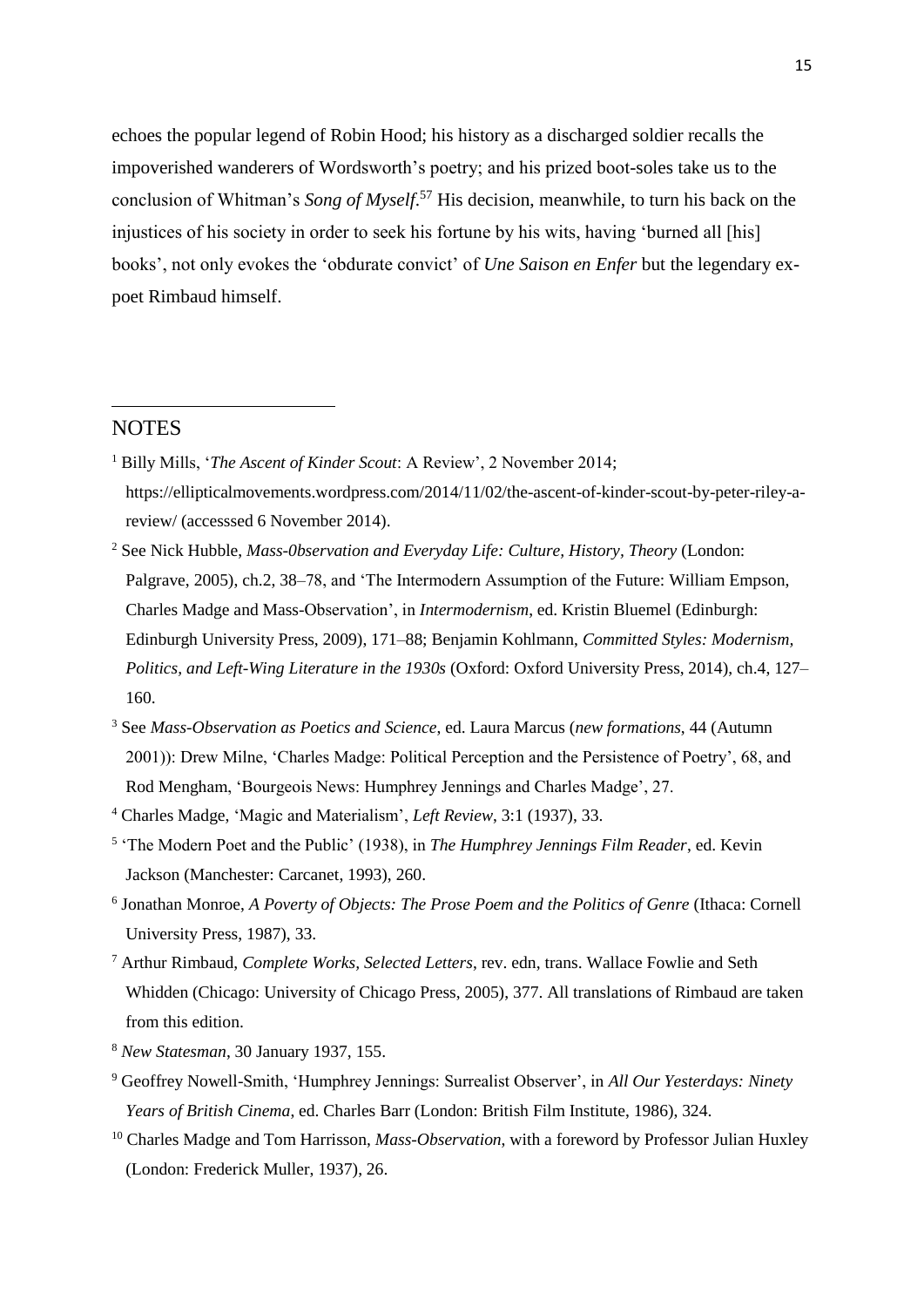- <sup>11</sup> Rimbaud, *Complete Works*, 316, 377. As Roger Little notes, this sentence 'can be variously and perhaps simultaneously interpreted as a proud claim by the poet, as a note of regret at his solitude, and consequently as a challenge or a plea for understanding by the reader' (*Rimbaud: Illuminations* (London: Grant & Cutler, 1983), 25).
- <sup>12</sup> Evelyn Waugh, *Scoop* (London: Chapman and Hall, 1964), 13.
- <sup>13</sup> *The English Auden*, ed. Edward Mendelson (London: Faber and Faber, 1977), 238.
- <sup>14</sup> Kathleen Raine, *The Land Unknown* (London: Hamish Hamilton, 1975), 50. The quotation is from 'Adieu', the concluding section of *Une saison en enfer*. Raine also cites Rimbaud's saying, in the 'Lettres du voyant', 'Je est un autre' ['I is someone else'] as 'another of the phrases of that time' (p.73).
- <sup>15</sup> André Breton, *Manifestoes of Surrealism* (Ann Arbor: University of Michigan Press, 1969), trans. Richard Seaver and Helen R. Lane, 27.
- <sup>16</sup> 'The Theatre Today' (1935), in Jackson (ed.), *Humphrey Jennings Film Reader*, 202–18 (p.213).
- <sup>17</sup> MS and TS of poems not included in *The Disappearing Castle* (1932–5), Charles Madge Papers, Box 16:2.
- <sup>18</sup> 'On Apprehending', in 'Poems 1933–34', Charle Madge Papers, Box 10, notebook (started 9 December 1934).
- <sup>19</sup> Charles Madge, 'Autobiography' (1987), unpublished manuscript, Charles Madge Papers, Box 2:1, 35–40.
- <sup>20</sup> Rimbaud, *Complete Works,* 353–5.

**.** 

- <sup>21</sup> Philip C. Logan, *Humphrey Jennings and British Documentary Film: A Reassessment* (Farnham: Ashgate, 2011), 36.
- <sup>22</sup> 'The Space of Former Heaven', *Life and Letters*, 13:2 (1935), 54–6.
- <sup>23</sup> Humphrey Jennings, 'Reports', in *Contemporary Poetry and Prose*, 4:5, August–September 1936, 94–5.
- <sup>24</sup> Quoted in Mengham, 'Bourgeois News: Humphrey Jennings and Charles Madge'33. David Mellor notes that Jennings began to produce these experimental texts in the same year (1934) that he started work as a documentary maker for the GPO Film Unit ('Sketch for an Historical Portrait of Humphrey Jennings', in *Humphrey Jennings: Film-maker, Painter, Poet*, ed. Mary-Lou Jennings (London: British Film Institute, 1982), 66).
- <sup>25</sup> 'The Boyhood of Byron', in Jackson (ed.), *Humphrey Jennings Film Reader*, 292.
- <sup>26</sup> Rimbaud, *Complete Works*, 355.
- <sup>27</sup> Humphrey Jennings, review of Herbert Read, *Surrealism*, in *Contemporary Poetry and Prose*, 8 (1936), 167–8.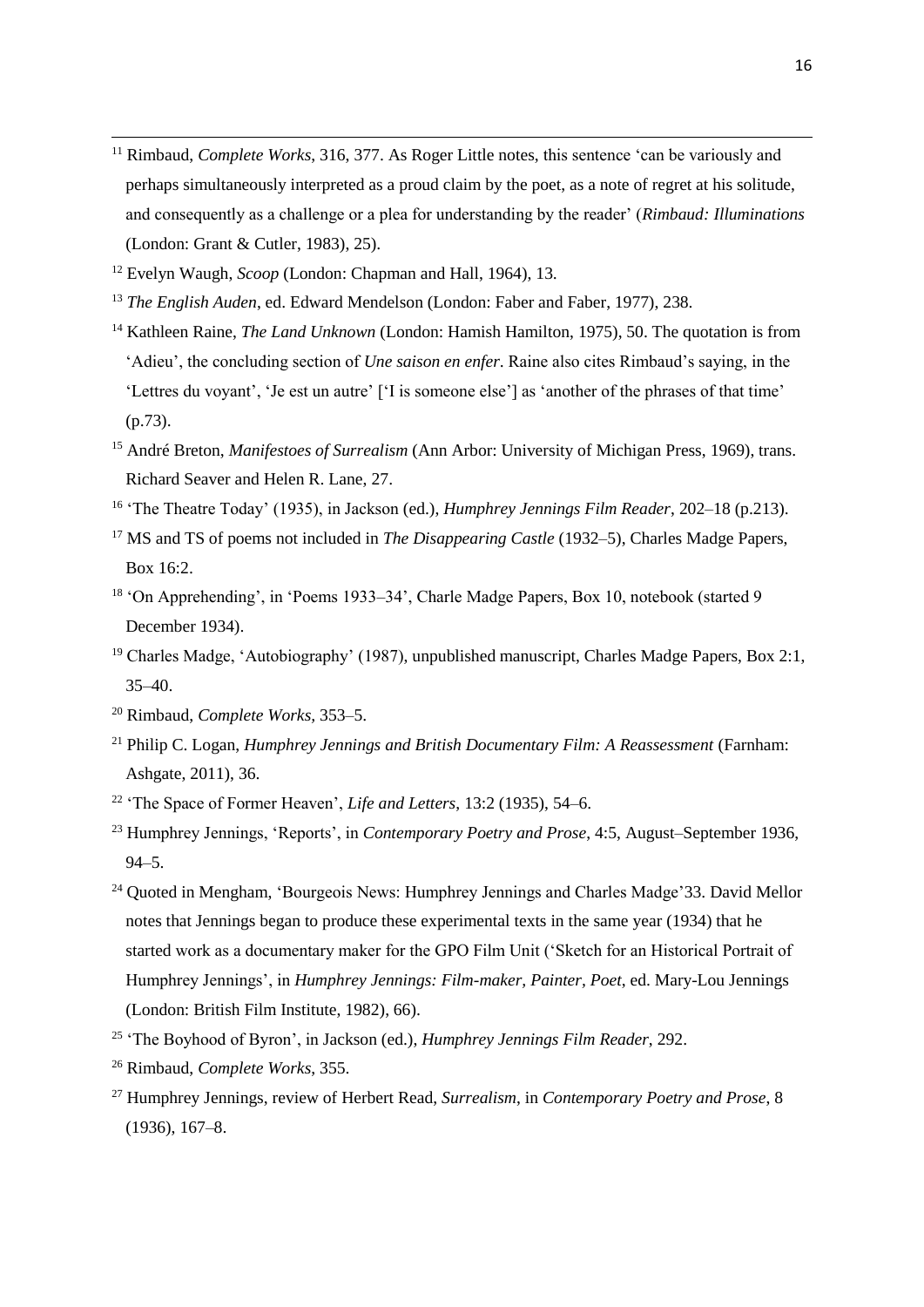Humphrey Jennings, *Pandaemonium:1660–1886: The Coming of the Machine as Seen by Contemporary Observers*, ed. Mary-Lou Jennings and Charles Madge (London: André Deutsch, 1985), xvii–xviii.

**.** 

- T.S. Eliot, Preface, in St-John Perse, *Anabasis*, trans. T.S. Eliot (London: Faber and Faber, 1930), 8–9.
- T.S. Eliot, 'The Borderline of Prose', *New Statesman*, 19 May 1917, 157–9.
- Perse, trans. Eliot, *Anabasis*, 23.
- 'Poetic Description and Mass-Observation', *New Verse*, 24 (1937), 1–6.
- 'Poetry and Politics', *New Verse*, 3 (1933), 1–4.
- 'Surrealism for the English', *New Verse*, 6 (1933), 14–18.
- 'The Meaning of Surrealism', *New Verse*, 10 (1934), 13–15.
- Review of David Gascoyne, *A Short Survey of Surrealism*, *New Verse*, 18 (1935), 20–21.
- When Madge reprinted 'Bourgeois News' in a later selected volume, *Of Love, Time and Places* (London: Anvil, 1994), it was dated 'Spring 1936'. However, when it appeared undated in *The Disappearing Castle* (London: Faber and Faber, 1937) it was placed between a poem dated March 1935 and one dated January 1936. A note at the start of the earlier book states that 'all the poems are arranged in chronological order' (p.7).
- Madge, 'Autobiography', 62–73.
- Breton, *Manifestoes of Surrealism*, 41.
- *Contemporary Poetry and Prose*, 8 (1936), 166. The text is signed 'R.E.H.R.'.
- Mengham, ''Bourgeois News: Humphrey Jennings and Charles Madge', 33.
- Marjorie Perloff, *The Poetics of Indeterminacy: Rimbaud to Cage* (Princeton: Princeton University Press), 45, 58–9.
- Rimbaud, *Complete Works*, 309. Fowlie and Whidden draw out the darker meaning of 'étals' here.
- *Disappearing Castle*, 41.
- Kristin Ross, *The Emergence of Social Space: Rimbaud and the Paris Commune* (Basingstoke: Macmillan, 1988), 130.
- 'America's Lead', *Left Review* 2:8 (1936), 404–6.
- Ross, *Emergence of Social Space*, 132–3.
- Mengham, 'Bourgeois News: Humphrey Jennings and Charles Madge', 33. For a suggestive account of Rimbaud's prose poems as the performance of 'the intense dialogical struggle among

[...] dominant discourses' in which formal units of prose come to seem interchangeable, like 'assembly-line parts of mass production', and the effect of the whole is to create 'a genre of radical negation, an expression of resistance to the pseudo-fulfilment of "bourgeois magic"', see Monroe, *A Poverty of Objects*, 125–54.

Ibid., xviii.